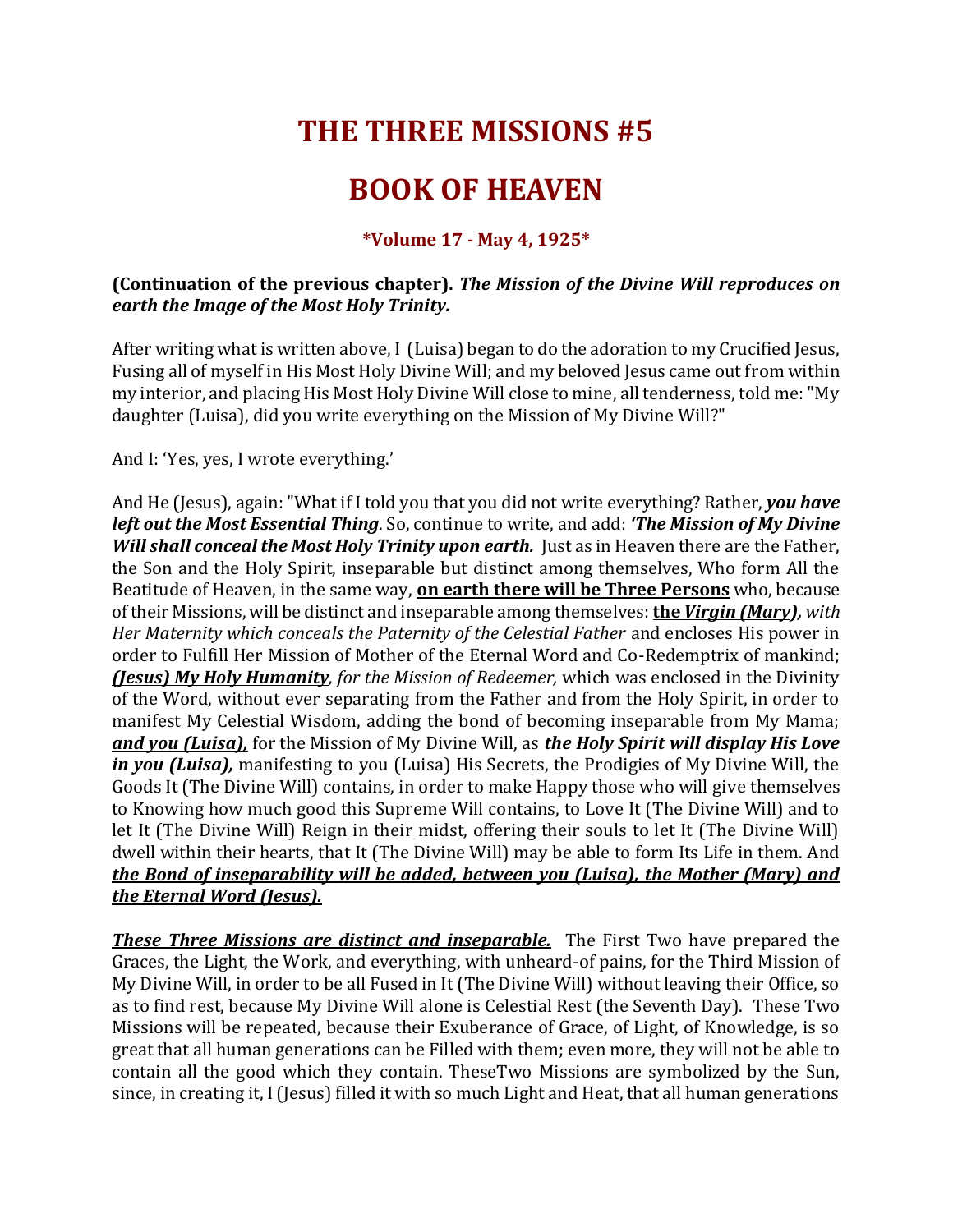can enjoy it in Superabundance. Nor did I (Jesus) take into account that, since in the beginning of creation there were only Adam and Eve on earth, I (Jesus) could have placed in the Sun enough light as to be sufficient only for the two of them, making it then grow, in proportion to the growth of the human generations. No, no – I (Jesus) made the Sun full of light, just as it is now, and will be. For the Decorum and the Honor of Our Power, Wisdom and Love, Our works are always made with the fullness of all the good which they contain; nor are they subject to increase or decrease.

So I (Jesus) did with the Sun: I (Jesus) centralized in it all the light which it was to serve, up to the last man. But how much good does the Sun not do to the earth? What glory does it not give to its Creator, with its mute light? I can say that, for the immense good it does to the earth, with its mute language, the Sun glorifies Me and makes Me known more than all other things together; and this, because it is full in its light, and stable in its course. When I (Jesus) looked at the Sun which, with so much light, only Adam and Eve could enjoy, I (Jesus) also looked at all the living; and in seeing that that light was to serve all, My Paternal goodness exulted with joy, and I (Jesus) remained Glorified in My Works.

So I (Jesus) did with My dear Mama: I (Jesus) filled Her with so much grace, that She (Mary) can give graces to all without ever exhausting even one of them. So I (Jesus) did with My Humanity: there is no good which It does not possess – and the very Divinity, to be able to give It to whomever wants It. So I (Jesus) did with you (Luisa): I (Jesus) enclosed in you (Luisa) My Will, and with It I (Jesus) enclosed Myself. I (Jesus) enclosed in you (Luisa) Its Knowledges, Its Secrets, Its Light. I (Jesus) filled your soul (Luisa) up to the brim; so much so, that what you (Luisa) write is nothing other than the outpouring of what you (Luisa) contain of My Will. And even though it now serves you (Luisa) alone, and a few glimmers of Light serve some other souls, I (Jesus) am content, because being Light, it will make its way by itself, more than a Second Sun, in order to Illuminate the human generations and to bring about the fulfillment of Our Works: that Our Will be Known and Loved, and that It Reign as Life within the creatures. This was the Purpose of Creation - this was its beginning, this will be its means, and end.

Therefore, be attentive, because this is about rescuing that Eternal Will which, with so much Love, wants to dwell in the creatures. But It wants to be Known, It does not want to be like a stranger; rather, It wants to give out Its goods and become Life of each one, but It wants Its Rights whole - Its place of Honor. It wants the human will to be banished – the only enemy for It, and for man.

The Mission of My Will was the Purpose of the Creation of man. My Divinity did not depart from Heaven, from Its Throne; My Will, instead, not only departed, but descended into all created things and formed Its Life in them. However, while all things recognized Me, and I (Jesus) dwell in them with Majesty and Decorum, man alone drove Me away. But I (Jesus) want to conquer him and win him; and this is why My Mission is not finished. So I (Jesus) called you (Luisa), entrusting to you (Luisa) My Own Mission, that you (Luisa) may place the one who drove Me away on the lap of My Will, and everything may return to Me, in My Will.